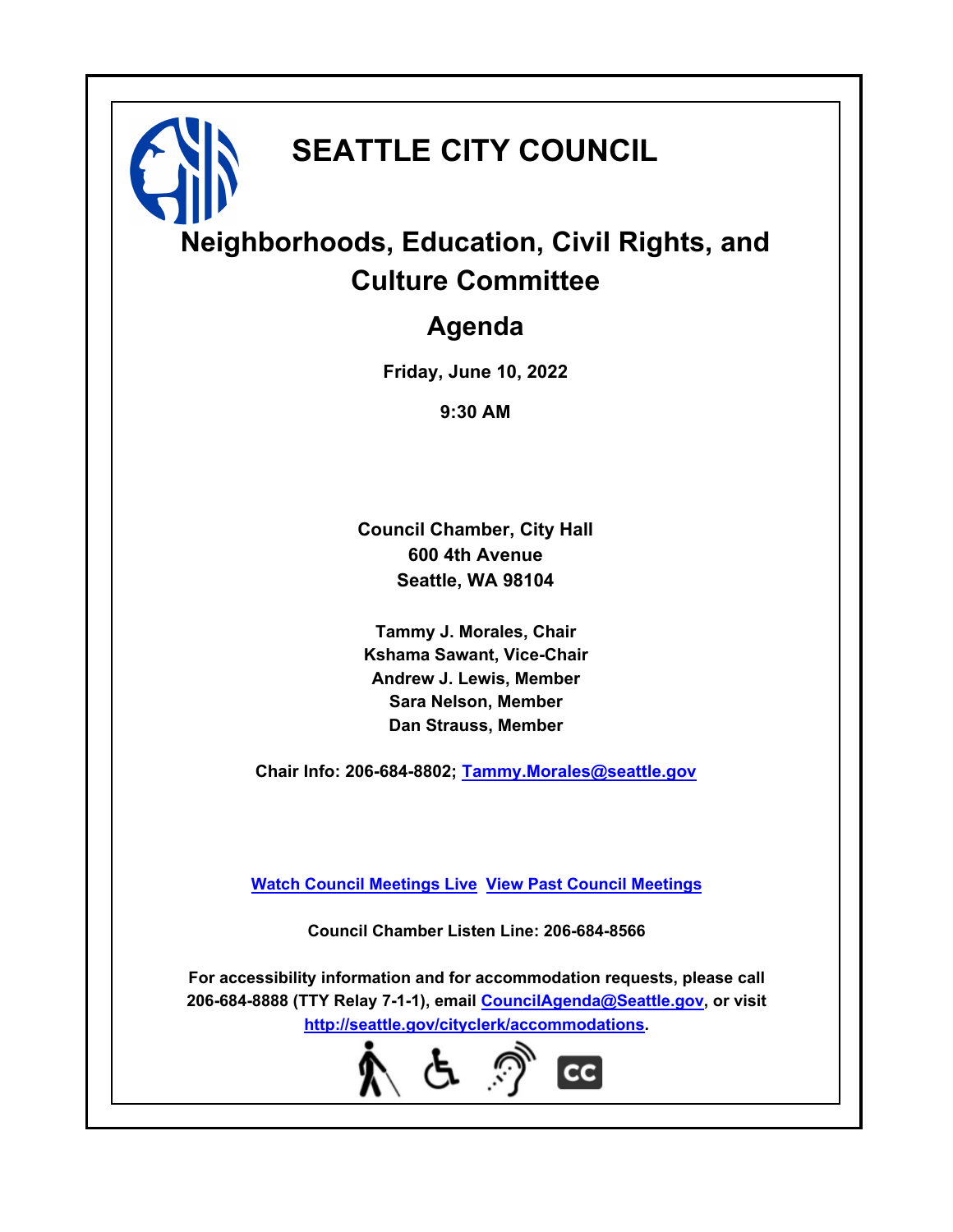## **SEATTLE CITY COUNCIL Neighborhoods, Education, Civil Rights, and Culture Committee Agenda June 10, 2022 - 9:30 AM**

#### **Meeting Location:**

Council Chamber, City Hall, 600 4th Avenue, Seattle, WA 98104

#### **Committee Website:**

https://www.seattle.gov/council/committees/neighborhoods-education-civil-rights-and-culture

This meeting also constitutes a meeting of the City Council, provided that the meeting shall be conducted as a committee meeting under the Council Rules and Procedures, and Council action shall be limited to committee business.

> Members of the public may register for remote or in-person Public Comment to address the Council. Details on how to provide Public Comment are listed below:

Remote Public Comment - Register online to speak during the Public Comment period at the meeting at http://www.seattle.gov/council/committees/public-comment. Online registration to speak will begin two hours before the meeting start time, and registration will end at the conclusion of the Public Comment period during the meeting. Speakers must be registered in order to be recognized by the Chair.

In-Person Public Comment - Register to speak on the Public Comment sign-up sheet located inside Council Chambers at least 15 minutes prior to the meeting start time. Registration will end at the conclusion of the Public Comment period during the meeting. Speakers must be registered in order to be recognized by the Chair.

Submit written comments to Councilmember Tammy J. Morales at tammy.morales@seattle.gov.

*Please Note: Times listed are estimated*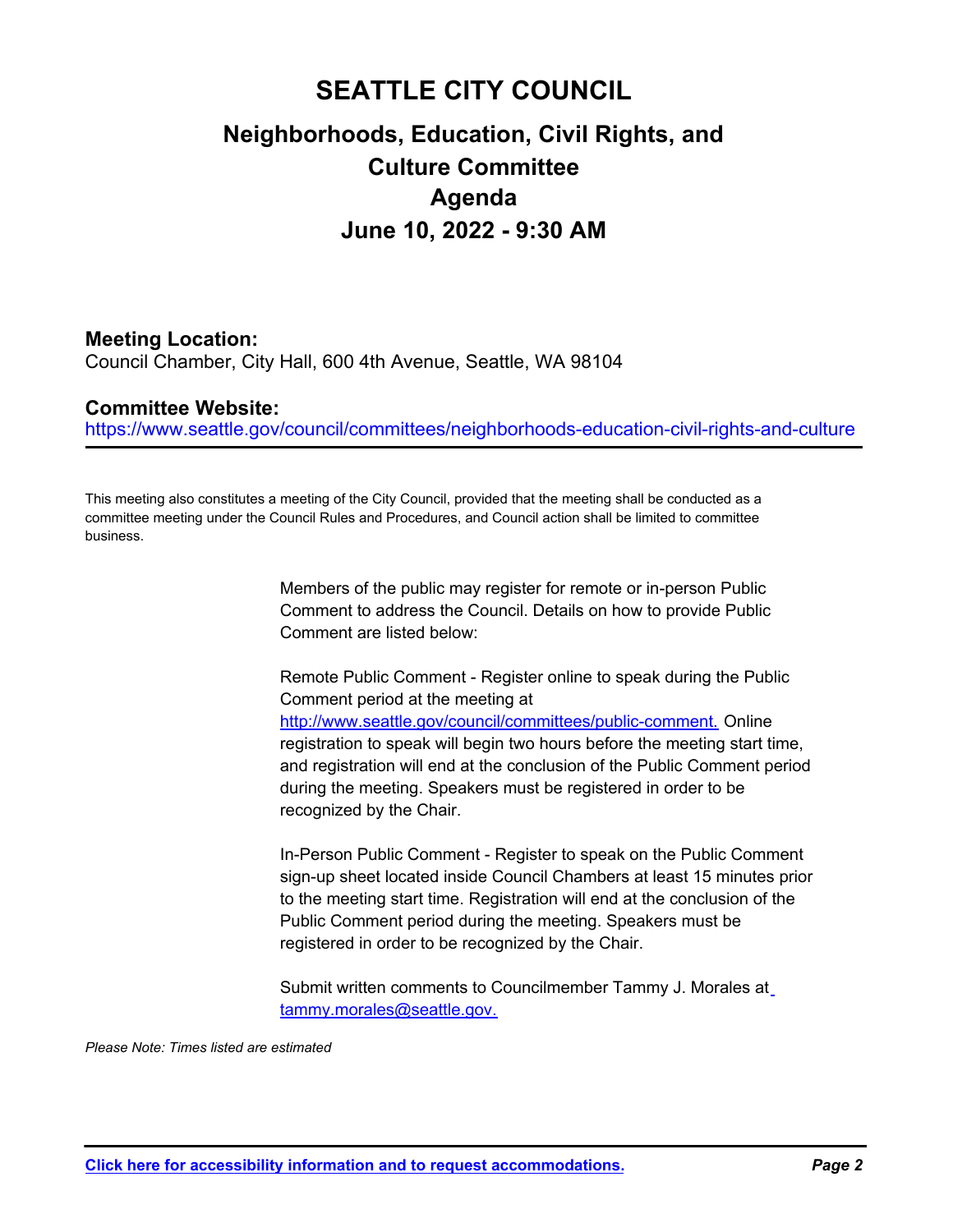- **A. Call To Order**
- **B. Approval of the Agenda**
- **C. Public Comment**
- **D. Items of Business**

#### **Landmarks Presentations**

**AN ORDINANCE relating to historic preservation; imposing controls upon the Cayton-Revels House, a landmark designated by the Landmarks Preservation Board under Chapter 25.12 of the Seattle Municipal Code, and adding it to the Table of Historical Landmarks contained in Chapter 25.32 of the Seattle Municipal Code. 1.** [CB 120336](http://seattle.legistar.com/gateway.aspx?m=l&id=/matter.aspx?key=12816)

#### *Supporting*

**Documents:** [Summary and Fiscal Note](http://seattle.legistar.com/gateway.aspx?M=F&ID=f110da1d-67d3-40c2-869f-dd6fb33b58e2.docx) [Summary Ex A - Vicinity Map of Cayton-Revels House](http://seattle.legistar.com/gateway.aspx?M=F&ID=d2c1954a-f643-4454-b133-d122ab315384.docx) [Landmarks Preservation Board Report](http://seattle.legistar.com/gateway.aspx?M=F&ID=531f6d43-2643-43b0-b7d1-624870bfb1f8.docx) **[Photos](http://seattle.legistar.com/gateway.aspx?M=F&ID=40160c40-4fab-412c-910e-f12673066f35.docx)** 

**Briefing, Discussion, and Possible Vote** (15 minutes)

**Presenter:** Erin Doherty, Department of Neighborhoods

#### **Appointments**

*Landmarks Preservation Board*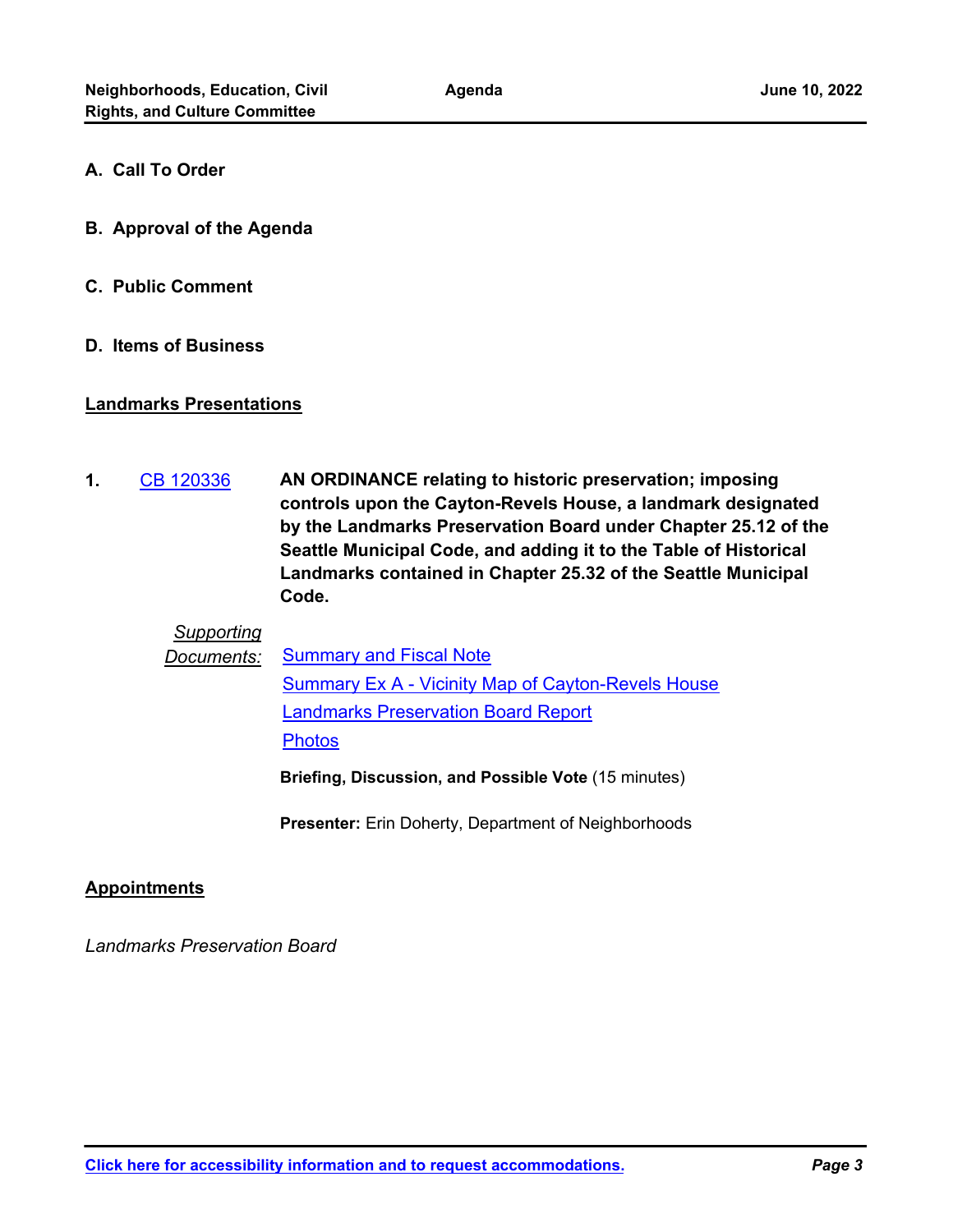| 2. | <b>Appt 02229</b>    | Reappointment of Dean E. Barnes as member, Landmarks<br>Preservation Board, for a term to August 14, 2025.   |
|----|----------------------|--------------------------------------------------------------------------------------------------------------|
|    | <u>Attachments:</u>  | <b>Appointment Packet</b>                                                                                    |
|    |                      | Briefing, Discussion, and Possible Vote (5 minutes)                                                          |
|    |                      | Presenter: Erin Doherty, Department of Neighborhoods                                                         |
| 3. | <b>Appt 02250</b>    | <b>Reappointment of Roi Chang as member, Landmarks</b><br>Preservation Board, for a term to August 14, 2025. |
|    | <u> Attachments:</u> | <b>Appointment Packet</b>                                                                                    |
|    |                      | Briefing, Discussion, and Possible Vote (5 minutes)                                                          |
|    |                      | <b>Presenter:</b> Erin Doherty, Department of Neighborhoods                                                  |
| 4. | <b>Appt 02251</b>    | Reappointment of Matt Inpanbutr as member, Landmarks<br>Preservation Board, for a term to August 14, 2025.   |
|    | Attachments:         | <b>Appointment Packet</b>                                                                                    |
|    |                      | Briefing, Discussion, and Possible Vote (5 minutes)                                                          |
|    |                      | Presenter: Erin Doherty, Department of Neighborhoods                                                         |
|    |                      | Historic Seattle Preservation and Development Authority Governing Council                                    |
| 5. | Appt 02109           | Appointment of Stephanie Johnson Toliver as member, Historic                                                 |

**Seattle Preservation and Development Authority Governing Council, for a term to November 30, 2023.**

*Attachments:* [Appointment Packet](http://seattle.legistar.com/gateway.aspx?M=F&ID=06ad66f2-8bd0-4d93-9ed1-59b803f3cc49.pdf)

**Briefing, Discussion, and Possible Vote** (5 minutes)

**Presenter:** Kji Kelly, Historic Seattle